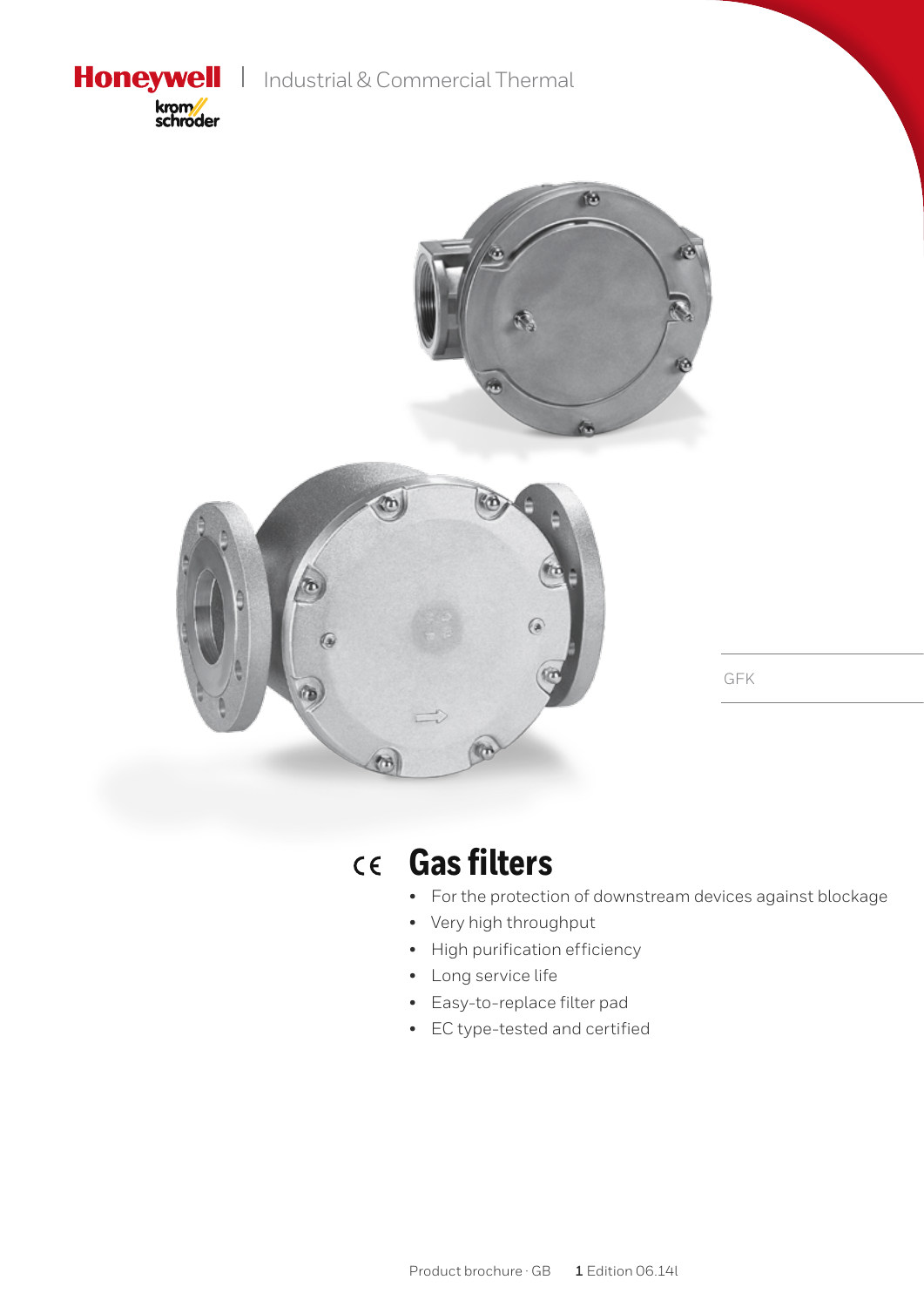

## **Application**

Suitable for filtration of the fuel gas and combustion air supply to all gas consum-ing appliances.

## **Application examples**



ei î

*Main gas shut-off device with GFK..F Pressure control system with GFK..R*



*Gas pressure control system with GFK..F*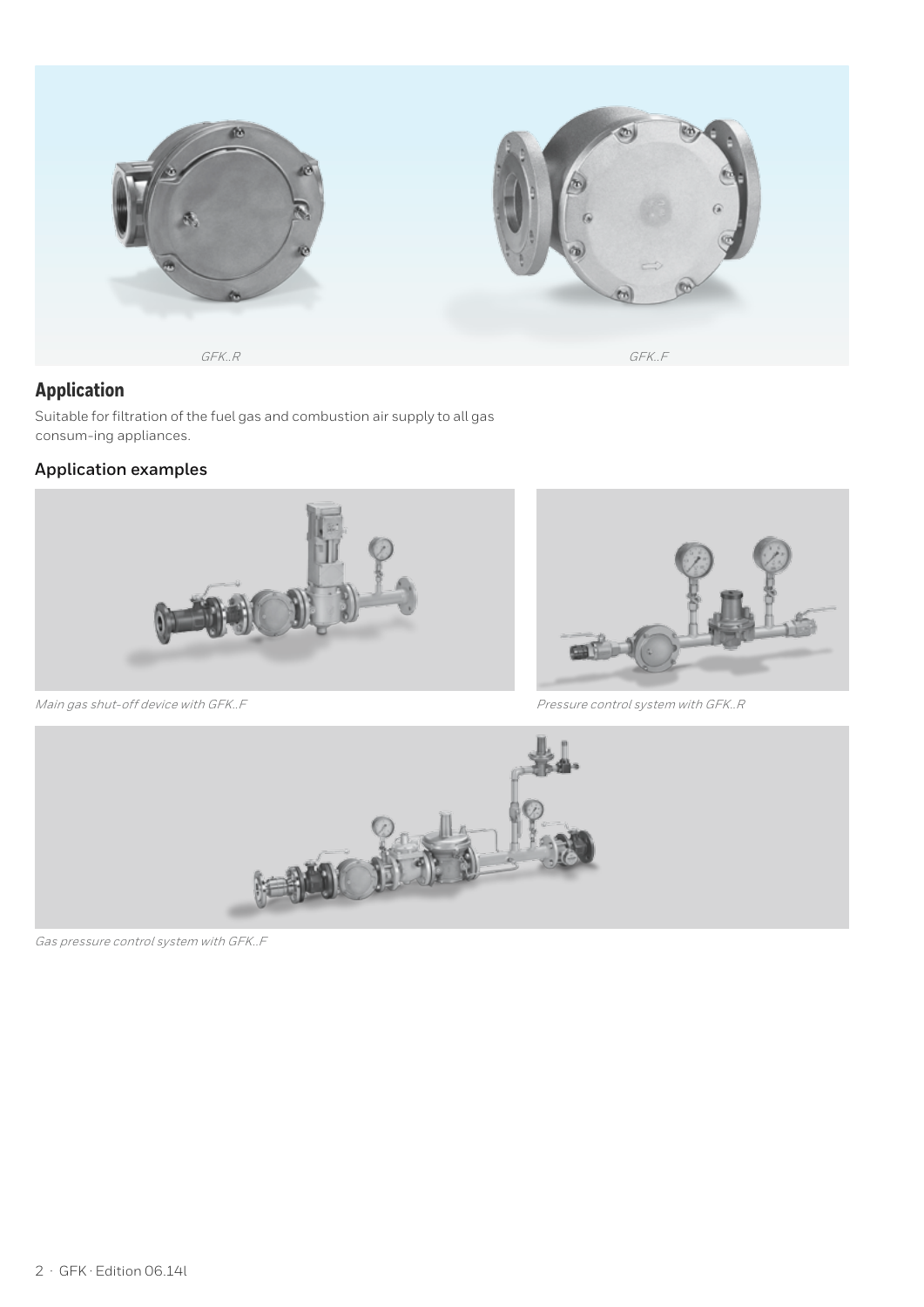## **Selection**

#### **Standard-range**

|                 | 10 | 40 | 60 | $-3$ | $-6$ |
|-----------------|----|----|----|------|------|
| GFK 15R         |    |    |    |      |      |
| GFK 20R         |    |    |    |      |      |
| GFK 25R         |    |    |    |      |      |
| GFK32R          |    |    |    |      |      |
| GFK40R          |    |    |    |      |      |
| GFK 50R         |    |    |    |      |      |
| GFK 65R         |    |    |    |      |      |
| GFK 40F         |    |    |    |      |      |
| GFK 50F         |    |    |    |      |      |
| GFK 65F         |    |    |    |      |      |
| GFK80F          |    |    |    |      |      |
| <b>GFK 100F</b> |    |    |    |      |      |
| GFK 125F        |    |    |    |      |      |
| <b>GFK150F</b>  |    |    |    |      |      |
| <b>GFK 200F</b> |    |    |    |      |      |
| <b>GFK 250F</b> |    |    |    |      |      |

# **Flow rate**



GFK

## **T-Product range**

**Order example**  GFK 32R10-6

|                 | N | Α | 40 | $-3$ |
|-----------------|---|---|----|------|
| GFK15T          |   |   |    |      |
| GFK 20T         |   |   |    |      |
| GFK 25T         |   |   |    |      |
| GFK 40T         |   |   |    |      |
| GFK 50T         |   |   |    |      |
| GFK 65T         |   |   |    |      |
| GFK80T          |   |   |    |      |
| <b>GFK 100T</b> |   |   |    |      |

**Order example** GFK 40TN40-3